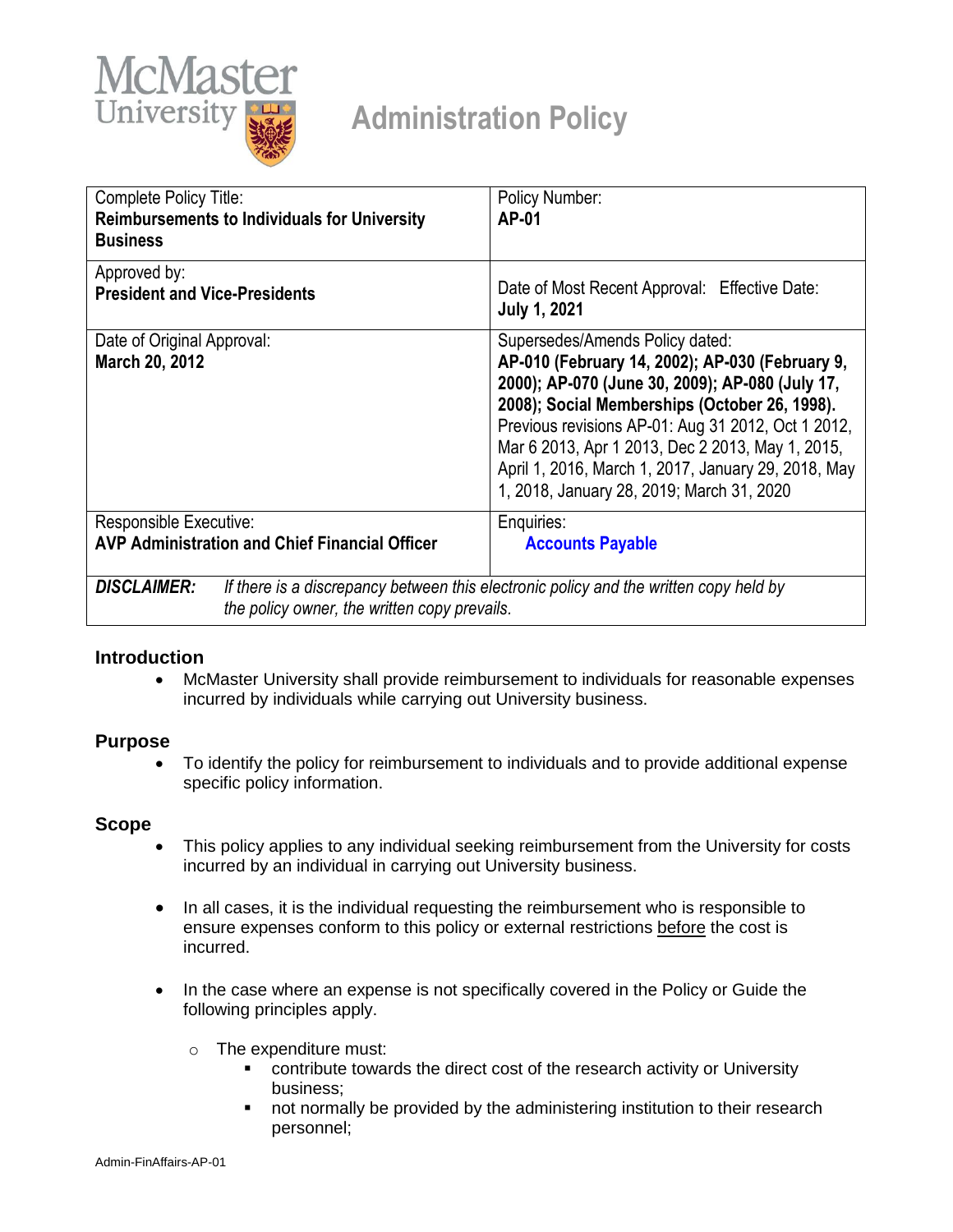- **be effective and economical:**
- not result in any personal gain.

# **Definitions**

- Individual: Any person or corporation including but not limited to: a member of the Board of Governors and/or its sub-committees, a Faculty member, an employee, an independent contractor, a volunteer, and/or a student.
- Reasonable cost: deemed to be based on sound judgment and moderation, reflecting consideration of accountability, business purpose, efficiency, and value for money, and does not attract a taxable benefit as defined by the Canada Revenue Agency.
- Signing authority: an individual one, or more, position level above the reimbursement requestor authorized to review purpose, reasonable cost, and approve University business reimbursements to individuals.

# **Policy**

- The individual recipient requesting the reimbursement is responsible to ensure business expenses conform to this policy and external guidelines where applicable.
- Reimbursements shall be based on the submission of original receipt or invoice marked paid.
	- $\circ$  The University authorizes the use of electronic images of original paper or electronic invoices and receipts as part of the University's usual and ordinary course of business.
	- $\circ$  The Individual (or delegated submitter) requesting reimbursement is responsible for the quality, accuracy, reliability and authenticity of scanned images in the reimbursement system and maintaining paper copies, if externally required, for the retention period required for their specific purposes.
	- o The University shall store scanned or saved electronic reimbursement related images that can be audited as required for a minimum period of 7 years (beginning in December 2013).
	- $\circ$  The University shall continue to store paper reimbursement requests received up to June 2015 for 7 years. After June 2015, the University shall consider the system reimbursement records its originals for business retention and audit purposes.
- Reimbursements for costs in a foreign currency will be converted at the exchange rate in effect at the date of purchase.
- Reimbursement requests shall provide an explanation of business purpose and where applicable must include a list of attendees.
- In the case of reimbursements where the source of funding is external and additional restrictions apply, the external restrictions prevail.
- University travel related expenses shall be placed on the University's corporate travel card, BMO Diners Card, issued for University business use only. If non-business expenses are unavoidable

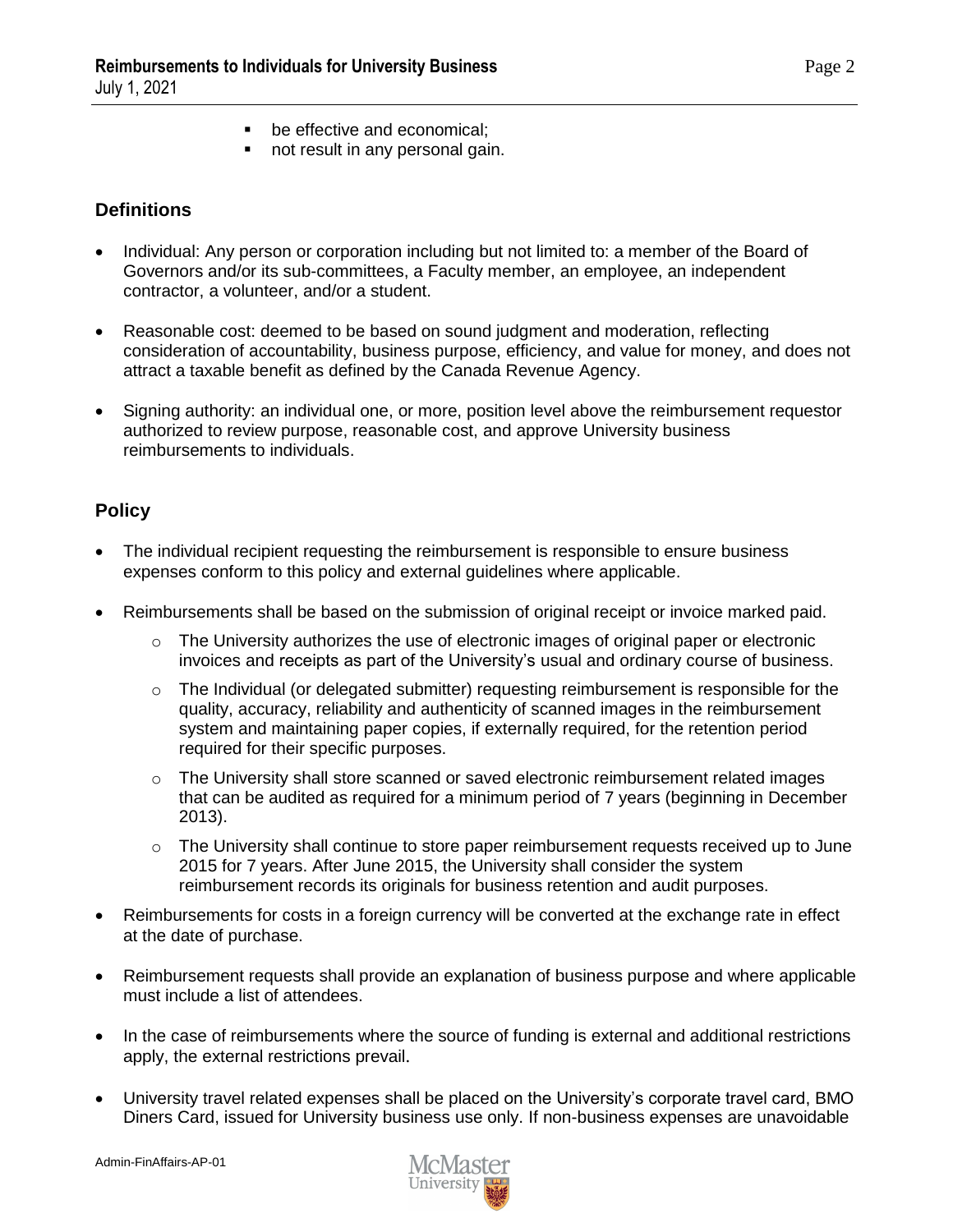on the University card the employee must personally settle non-business expenses within 60 days otherwise the activity will be reported to Internal Audit under the Fraud Policy.

- Where individuals receive reimbursement from third parties subsequent to a reimbursement from McMaster for the same cost it is the responsibility of the individual to submit the subsequent third party reimbursement for deposit to McMaster.
- Reimbursement requests where an expense is incurred that is not specifically covered in this policy, the individual and the signing authority shall adopt the most conservative course within the spirit of this policy.
- Reimbursement requests shall be submitted on a timely basis, ideally within fifteen (15) days of return from travel or from the date the expense was incurred and not exceeding twelve (12) months after the expense is incurred.
- Reimbursement of expenses (e.g. hospitality, incidentals or meals) to Consultants and Other Contractors, where expenses are being reimbursed from Province of Ontario funds, can be claimed and reimbursed only when the contract with McMaster specifically provides for it.
- Reimbursement submissions will be approved by an appropriate signing authority according to the chart below. Additional compliance testing will be performed by Accounts Payable. Internal Audit may also review reimbursement requests for policy compliance.

| <b>Individual Requestor</b>                   | <b>Signing Authority</b>                                                                                                      |
|-----------------------------------------------|-------------------------------------------------------------------------------------------------------------------------------|
| <b>Board of Governors</b>                     | <b>Board Secretariat</b>                                                                                                      |
| and sub-committee                             |                                                                                                                               |
| members                                       |                                                                                                                               |
| President                                     | Chair or Vice-Chair, Board of Governors, or Chair, Finance Committee                                                          |
| Vice-President                                | President, or in his/her absence, Provost and Vice-President, Academic                                                        |
| Dean, Associate Vice-                         | Provost and Vice-President, Academic, or in his/her absence, President                                                        |
| President,                                    |                                                                                                                               |
| <b>Assistant Vice-</b>                        | Vice-President                                                                                                                |
| President                                     |                                                                                                                               |
| Department Chair,                             | <b>Faculty Dean</b>                                                                                                           |
| Associate Dean                                | Where the account being charged is an Operating (non-research) Account                                                        |
|                                               | the formally documented delegate of the Dean may be the Director of                                                           |
|                                               | Faculty Administration or equivalent.                                                                                         |
| Department Chair                              | Dean and Vice-President, Health Sciences or, in his/her absence,                                                              |
| (Health Sciences),                            | Associate Dean (Academic) or Associate Dean (Research)                                                                        |
| Associate Dean                                |                                                                                                                               |
| (Health Sciences)                             |                                                                                                                               |
| Any individual charging<br>a research project | Principal Investigator (PI) or formally documented delegate. The delegate<br>must have a strong understanding of the project. |
|                                               | When the PI is the claimant, approval must be provided by an individual                                                       |
|                                               | one, or more, position level above the claimant (e.g. for faculty members,                                                    |
|                                               | this would be the Department Chair).                                                                                          |
|                                               | Where the account being charged is a Faculty of Health Sciences                                                               |
|                                               | research project (e.g. fund 80) the formally documented delegate of the                                                       |
|                                               | Chair may be the Director of Administration or Department Manager.                                                            |
| All other roles not listed                    | In accordance with Signing Authority definition.                                                                              |
| above                                         |                                                                                                                               |